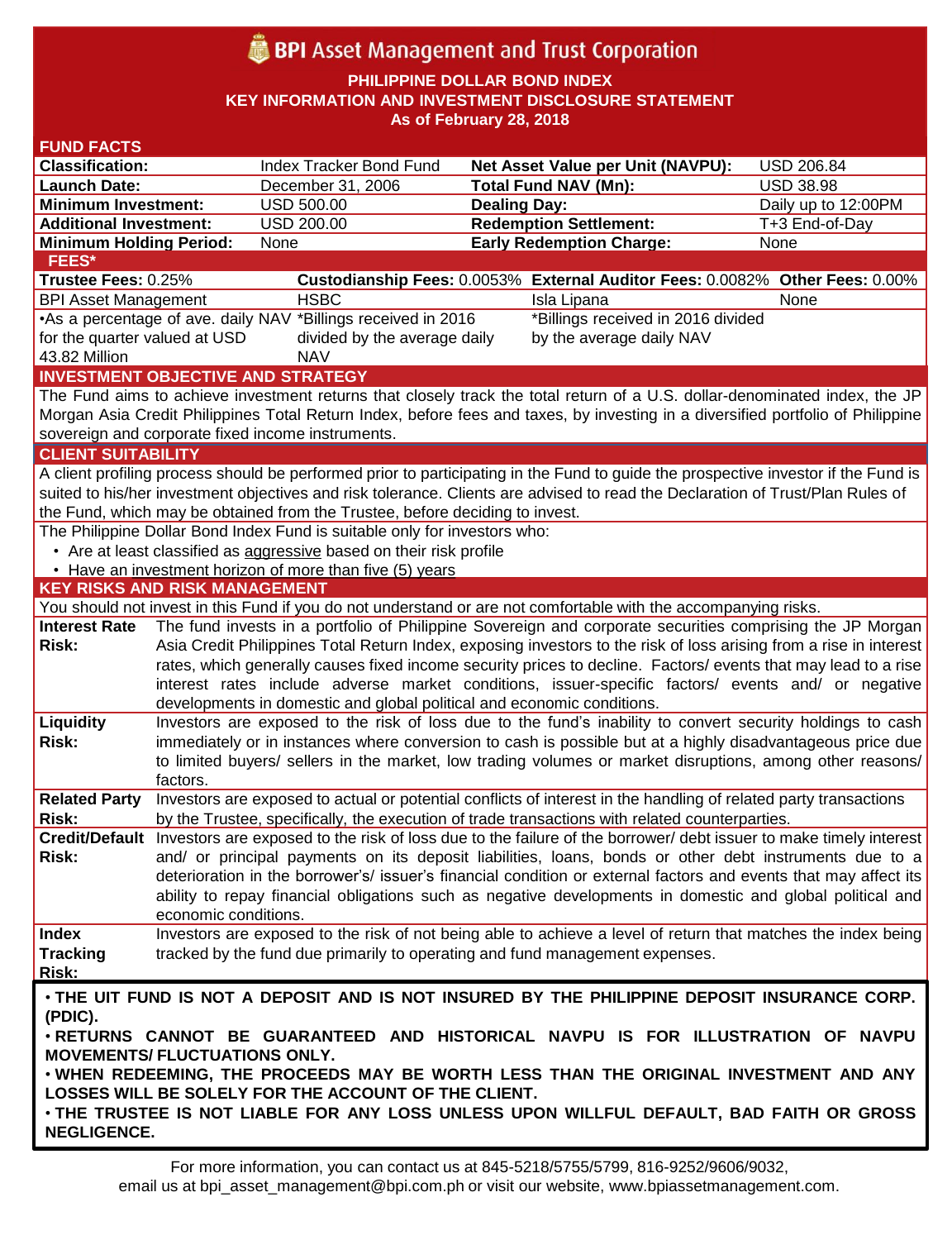## **FUND PERFORMANCE AND STATISTICS AS OF FEBRUARY 28, 2018**

(Purely for reference purposes and is not a guarantee of future results)



**Fund -1.95 -2.82 -2.81 0.35 6.76 106.84 Benchmark** -1.99 -2.81 -2.72 0.62 8.40 116.36

\*Benchmark is the JP Morgan Asia Credit Philippines Total Return

**Fund 0.35 1.17 2.20 4.13 3.20 6.72 Benchmark** 0.62 1.68 2.73 4.74 3.70 7.15

**Fund -2.90 5.85 2.96 3.41 10.75 -5.23 Benchmark** -2.95 6.36 3.53 3.97 11.47 -5.10

**1 mo 3 mo 6 mo 1YR 3YRS S.I.<sup>2</sup>**

**1YR 2YRS 3YRS 4YRS 5YRS S.I.**

**2017 2017 2016 2015 2014 2013**

| <b>NAVPU over the past 12 months</b>   |        |  |  |  |  |
|----------------------------------------|--------|--|--|--|--|
| Highest                                | 214.50 |  |  |  |  |
| Lowest                                 | 203.05 |  |  |  |  |
| <b>STATISTICS</b>                      |        |  |  |  |  |
| <b>Weighted Ave Duration (Yrs)</b>     | 6.69   |  |  |  |  |
| Volatility, Past 1 Year (%) 3          | 2.67   |  |  |  |  |
| Port. Weighted Yield to Maturity (%)   | 3.90   |  |  |  |  |
| <b>Current Number of Holdings</b>      | 46     |  |  |  |  |
| Tracking Error (3-Yr) <sup>4</sup> (%) | 0.42   |  |  |  |  |

<sup>1</sup>Returns are net of fees.

<sup>2</sup>Since Inception

<sup>3</sup>Measures the degree to which the Fund fluctuates vis-à-vis its average return over a period of time.

<sup>4</sup>Measure of deviation between the Fund's return and benchmark returns. A lower number means the Fund's return is closely aligned with the benchmark. 5 Includes accrued income, investment securities purchased, accrued expenses, etc.

\*Declaration of Trust is available upon request through branch of account.

| <b>PORTFOLIO COMPOSITION</b>                        |           | <b>TOP TEN HOLDINGS</b>              |                 |           |
|-----------------------------------------------------|-----------|--------------------------------------|-----------------|-----------|
| <b>Allocation</b>                                   | % of Fund | <b>Name</b>                          | <b>Maturity</b> | % of Fund |
| Government                                          | 64.28     |                                      |                 |           |
| Corporates                                          | 33.48     | <b>RoP Bonds</b>                     | 2/2/2030        | 8.92      |
| Cash                                                | 0.95      | <b>RoP Bonds</b>                     | 1/14/2031       | 8.05      |
| Time deposits and money market                      | 0.26      | <b>RoP Bonds</b>                     | 3/16/2025       | 6.68      |
| Other receivables - net of liabilities <sup>5</sup> | 1.04      | <b>RoP Bonds</b>                     | 1/15/2021       | 5.46      |
| <b>Maturity Profile</b>                             |           | <b>RoP Bonds</b>                     | 2/2/2042        | 5.31      |
| Cash and Less than 1 Year                           | 3.41      | <b>RoP Bonds</b>                     | 1/20/2040       | 5.27      |
| Between 1 and 3 Years                               | 20.02     | <b>RoP Bonds</b>                     | 1/21/2024       | 4.94      |
| Between 3 and 5 Years                               | 8.26      | <b>RoP Bonds</b><br><b>RoP Bonds</b> | 10/23/2034      | 4.66      |
| Between 5 and 7 Years                               | 17.70     |                                      |                 |           |
| Between 7 and 10 Years                              | 10.20     |                                      | 1/15/2032       | 3.70      |
| More than 10 Years                                  | 40.41     | <b>SM Investments Corp</b>           | 6/10/2024       | 3.49      |

### **RELATED PARTY TRANSACTIONS\***

**CUMULATIVE PERFORMANCE (%) <sup>1</sup>**

Index

**ANNUALIZED PERFORMANCE (%) <sup>1</sup>**

**CALENDAR YEAR PERFORMANCE (%) <sup>1</sup>**

The Fund has investments and trade transactions with BPI Asset Management and Trust Corporation (BPI AMTC):

Ayala Corporation - USD 0.49 million; Bank of the Philippine Islands - USD 0.10 million

Investments in the said outlets were approved by the BPI AMTC's Board of Directors. Likewise, all related party transactions are conducted on an arm's length and best execution basis and within established limits.

\* Related party in accordance with BPI AMTC's internal policy.